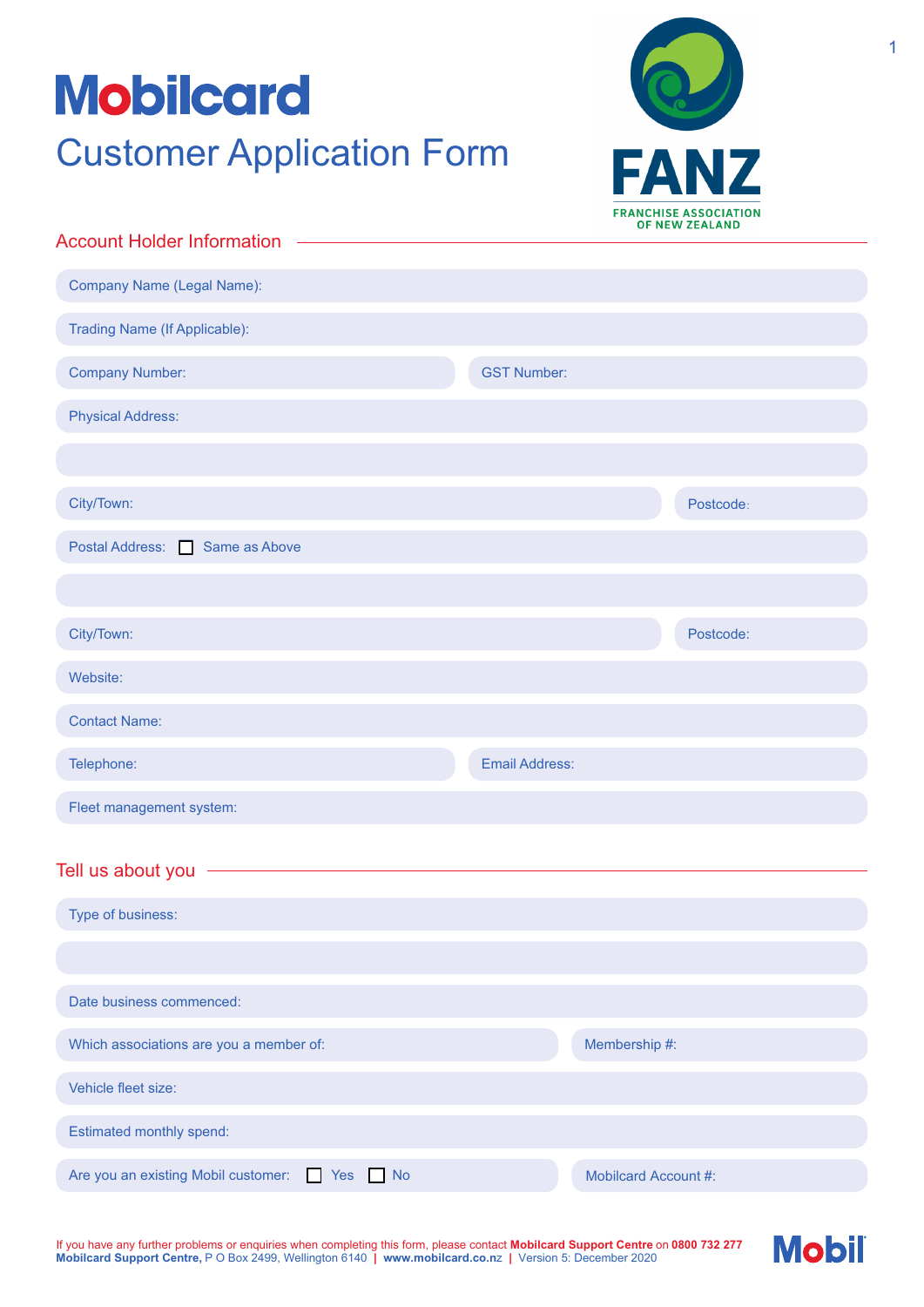## Privacy Act (Completion is mandatory by Company Director)

#### Please include all Partners /Individuals /Trustees / Directors (Attach additional information as required)

| <b>Full Name:</b>     |                |
|-----------------------|----------------|
| <b>Position Held:</b> | Date of birth: |
| Address:              |                |
| City/Town:            | Postcode:      |
| Signature:            |                |

## **Personal Information**

The information you give for the purposes of this application form will be collected and held by Mobil Oil New Zealand Limited ("Mobil") and its Mobilcard service provider. Such information will be used by Mobil and its Mobilcard service provider for any matter related to this account. You consent to the collection and use of this personal information as set out above and to disclosure to Mobil, its Mobilcard service provider and otherwise. In accordance with the Privacy Act 2020 you are entitled to request a copy of the above information and to have your personal information corrected by Mobil by writing to Mobil at: **PO Box 2499 Wellington.**

## Personal Guarantee (Completion is mandatory)

In consideration of Mobil Oil New Zealand Limited ("Mobil") agreeing to supply the Account Holder with goods and services:

*Full name of guarantor*

guarantee the due performance and observance.

Of the obligations contained in this agreement or any variation of the terms and conditions of this agreement, including the payment of all money which may be owing to Mobil by the Account Holder. I acknowledge and agree that:

• This is a continuing guarantee;

I

- My obligation to Mobil is both a surety and a principal debtor;
- My liability under the guarantee shall not be affected or discharged by the granting of time or credit to the Account Holder, or by the release, abandonment or waiver of any rights against the Account Holder,

If Mobil considers it relevant to assessing my /our application for credit, I/ We agree to Mobil obtaining from any credit reporting agency a credit report containing personal credit information about me/us in relation to commercial credit provided by Mobil.

I/We agree that Mobil may give to and seek providers named in this credit application and any credit providers that may be named in a credit report issued by a credit reporting agency information about my/our credit arrangements. I/We understand that this information can include any information about my/our credit worthiness, credit standing, credit history or credit capacity.

or the winding up or bankruptcy of the Account Holder, or any other indulgence to the Account holder;

- The guarantee shall continue in force even if the Principal's account is in credit; and
- If there are two or more guarantors my liability shall be joint and several.

I agree to pay all outstanding sums due to Mobil by the Account Holder within 7 days of any notice of default by Mobil, including interest on all outstanding sums at the default rate specified in this agreement and Mobil's full costs of enforcing the agreement (including, but not limited to, costs on a solicitor and client basis)

I/We acknowledge that Mobil Oil New Zealand Limited has advised me/us to seek legal advice in respect of my/our obligations under this guarantee and

I/We  $\Box$  have /  $\Box$  have not done so prior to signing this guarantee.

| Dated at:                              |       | Date:                        |                |
|----------------------------------------|-------|------------------------------|----------------|
|                                        | Place |                              |                |
| <b>Signature of Guarantor:</b>         |       |                              |                |
| <b>Residential Address:</b>            |       |                              |                |
|                                        |       |                              | Date of birth: |
| <b>Witness Signature:</b>              |       | <b>Full Name of Witness:</b> |                |
| <b>Residential Address of Witness:</b> |       |                              | Telephone:     |

If you have any further problems or enquiries when completing this form, please contact **Mobilcard Support Centre** on **0800 732 277 Mobilcard Support Centre,** P O Box 2499, Wellington 6140 **| www.mobilcard.co.n**]**|** Version 5: December 2020

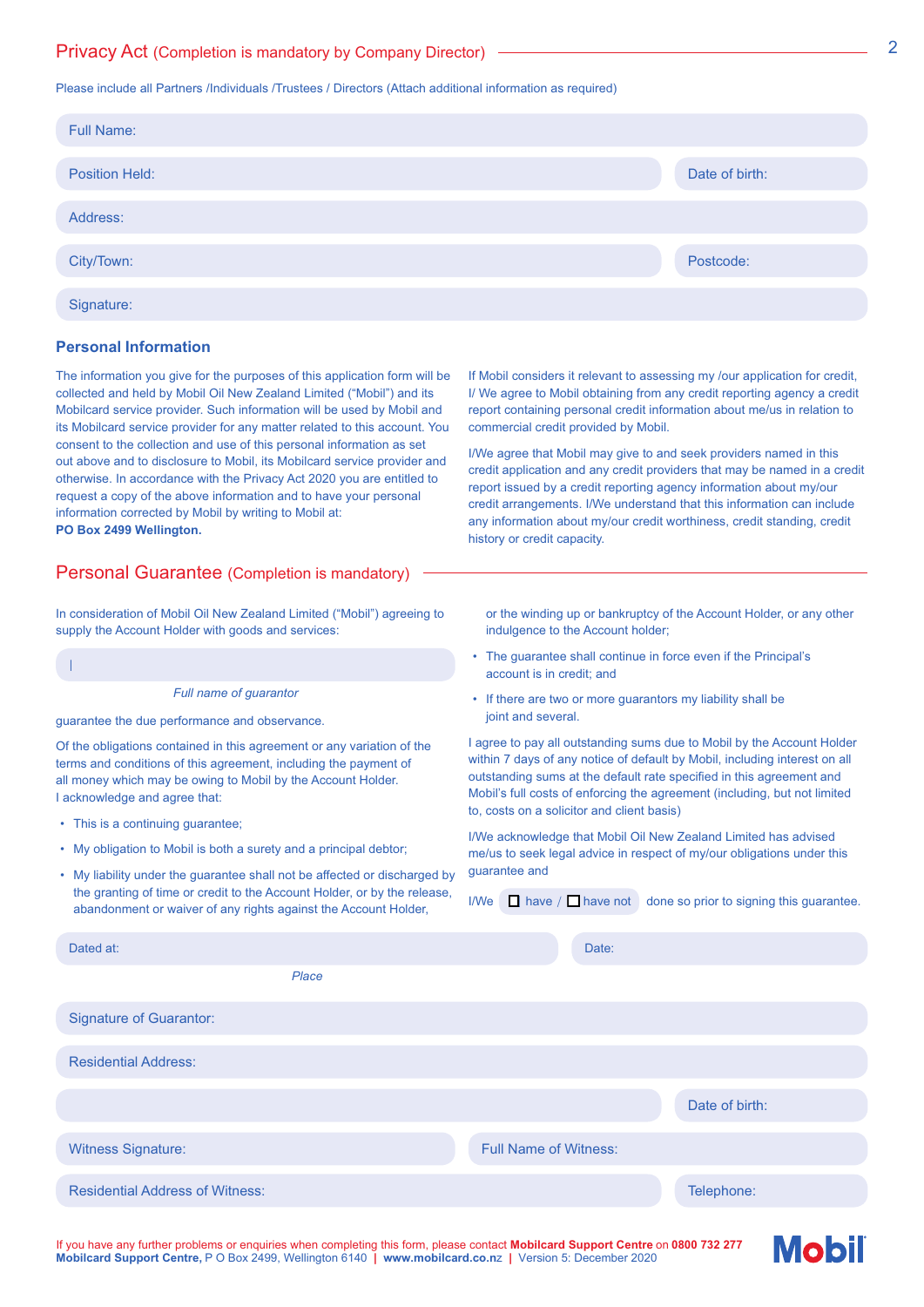# Mobilcard Customer Agreement **3** 3

This Agreement sets out the terms of the creation and operation of an account (the "Account") by Mobil Oil New Zealand Limited ("Company") to be used for purchases of Products and Other Goods, from Authorised Dealers

#### **1. DEFINITIONS AND INTERPRETATION**

In this Agreement the words and phrases referred to below are defined as follows:

"Account Holder" means whoever has applied for a Mobilcard account and thereby holds themselves out as having primary obligations to comply with this Agreement and who is granted a Mobilcard account subject to these terms and conditions including by way of example, a person or company or trustee or partner of a partnership or any representative of any of these.

"Authorised Dealers" means outlets in New Zealand as notified by Mobil from time to time, that accept the Mobilcard for purchases of Products and Other Goods.

"Cardholder" means the Account Holder or any person authorised by the Account Holder to use a Mobilcard.

**Card Limits means each of the following limits collectively:**

"Transaction Limit" is the maximum dollar amount available per purchase, per card as set by the Account Holder, or a default of \$1500

"Daily Limit" is the maximum dollar amount available per day, per card as set by the Account Holder, or a default of \$2000

"Monthly limit" is the maximum dollar amount available per month, per card as set by the Account Holder, or a default of \$5000

"Credit Limit" means the maximum amount of credit which Company will extend to the Account Holder for Mobilcard Purchases.

"Mobilcard" means any card issued by Mobil to the Account Holder for use by Cardholder, or any replacement card issued from time to time.

"Mobilcard Price" means Mobil's price for Products as amended by Mobil from time ºto time.

"Mobil" means both the Company and its Mobilcard service providers

"Other Goods" means those goods which are not Products and, subject to the terms the Mobilcard is issued on, are permitted to be purchased by the Cardholder by presentation of the Mobilcard.

"PIN" stands for the Personal Identification Number issued by Mobil to, or selected by, the Cardholder in relation to a Mobilcard.

"Products" means Company petroleum products supplied to the Authorised Dealer either directly or through Company's authorised distributor.

**1.2** In this Agreement, unless the context otherwise requires or specifically otherwise states

**a)** if the Account Holder comprises more than one person, each of those person's liability is joint and several;

**b)** reference to a party or person includes any form of entity whether incorporated or not, and their respective successors, assignees and representatives;

**c)** amounts are in New Zealand dollars and New Zealand law applies;

**d)** the singular includes the plural and vice versa;

#### **e)** time is of the essence.

#### **2. OWNERSHIP OF CARD**

**2.1** Company retains ownership of any Mobilcard issued to an Account Holder.

#### **3. THE CARD**

**3.1** The Cardholder must sign the Mobilcard with the Cardholder's usual signature immediately upon receipt of it for identification and to assist with prevention of unauthorised or fraudulent use by any other person.

**3.2** The Cardholder must keep the Mobilcard in a safe place at all times and ensure no-one else uses it.

**3.3** The Cardholder must not disclose the PIN to any unauthorised users, must keep the PIN in a safe place at all times, and ensure no-one else uses it.

**3.4** The Account Holder and Cardholder cannot assign or pass on the obligations under this Agreement to any other person.

**3.5** The Account Holder is responsible for the ensuring the Mobilcard and PIN is protected against being lost, stolen or mislaid or subject to unauthorized or fraudulent use and shall procure the Cardholder to undertake the Cardholder responsibilities and obligations set out in this Agreement.

#### **4. USING THE CARD**

**4.1** The Account Holder agrees that they will use the Mobilcard only in accordance with this Agreement and will guarantee the observance of the terms and conditions of this Agreement by all its Cardholders and indemnify Mobil for any loss caused by any of its Cardholders as a result of breach of the terms and conditions of this Agreement.

**4.2** Any Cardholder may use the Mobilcard for the purchase of Products and Other Goods from Authorised Dealers, subject to the validity of the Mobilcard, purchase restrictions and clause 4.7

**4.3** Mobilcard purchases are charged at either Mobilcard Price or those which are charged at the relevant Authorised Dealer. Company may, at its discretion, discount the Mobilcard Price to the Account Holder and may vary such discount, from time to time.

**4.4** The Cardholder must comply with all Card Limits for all purchases at all times. The Cardholder must not directly or indirectly do or permit (by act or omission) anything

to avoid the application of any Card Limit. By way of example, a Cardholder shall not use the Card for multiple transactions associated with a single purchase which would otherwise breach a Card Limit nor allow any Authorised Dealer to transact multiple transactions associated with a single purchase which would otherwise breach a Card Limit. For the avoidance of doubt a single purchase is a purchase by Cardholder of one or more Products or Other Goods which if completed in aggregate in one transaction, are within the Card Limits.

**4.5** Where the Cardholder, in any transaction, fails after three attempts to properly enter the PIN and gain online authorisation, no purchase will be made by that Cardholder with that card.

**4.6** Customer Card Limits apply to all transactions. Transactions that are processed manually are subject to additional authorisation from Mobil.

**4.7** It is the Account Holder's responsibility to advise all their Cardholders of the Products and Other Goods and any purchase restrictions which Mobil and Account Holder have agreed may be purchased on the Mobilcard.

**4.8** It is the Cardholder's responsibility to check that all details on the Authorised Dealer receipt are correct and retain the receipt for the purposes of the Account Holder's own record and reconciliation requirements.

**4.9** Upon the cancellation, termination or expiry of individual Mobilcards or the Mobilcard Account by the Account Holder or Company, the Account Holder will immediately destroy all issued Mobilcards and all amounts outstanding and owing to the Company by the Account Holder shall become immediately due and payable to Company whether or not demand is made. No purchases shall be made using a Mobilcard after its cancellation, expiry or termination.

#### **5. ACCOUNT QUERIES**

**5.1** All Mobilcard queries relating to individual purchases, replacement Mobilcards, or requests for new Mobilcards should be directed to either the Mobilcard website or to the Mobilcard support centre.

**5.2** Company shall not be required to consider any question or dispute on the Account Holder's account notified more than 30 days after the receipt of the relevant statement or invoice.

#### **6. COSTS**

**6.1** The Account Holder will pay to Mobil:

**(a)** Taxes and Duties – any government charges, taxes duties or levies, including GST, which may be applicable from time to time;

**(b)** The current fees charged by Mobil for

**(i)** Transaction Fees;

**(ii)** Account Fees;

**(iii)** Card Fees; and

**(iv)** any additional fees as determined by Mobil from time to time

**(c)** Any debt collection costs and legal costs including solicitor and client costs incurred by Mobil in seeking to recover any amount owing.

**6.2** Mobil reserves the right to vary these costs within reason and with written notice to the Account Holder.

#### **7. LOSS AND UNAUTHORISED USE OF THE MOBILCARD**

**7.1** If the Account Holder or Cardholder knows or has reason to believe the Mobilcard is in the possession of another person or that the Mobilcard is lost, stolen, mislaid or being misused, or the PIN number has been disclosed, the Account Holder or Cardholder shall immediately notify Mobil of the loss, via either the Mobilcard Website or the Mobilcard support centre, and give Mobil all relevant information.

**7.2** Until Mobil has received initial notice for the purposes of clause 7.1, the Account Holder shall be liable for any unauthorized use of the Mobilcard. Any delay in giving notice will make the Account Holder liable for unauthorised transactions processed on the Mobilcard prior to notice being given.

**7.3** If the Cardholder's actions were unintentional but thereby result in any of the consequences described in clause 7.1, the Account Holder still may be liable at Mobil's discretion for the loss if the Cardholder has not complied with these terms.

#### **8. REPLACEMENT MOBILCARD**

**8.1** Mobil will replace any lost, stolen or damaged Mobilcard, at the Account Holder's request and on payment of any applicable fees, provided the Account Holder is not otherwise in breach of this Agreement. Any replacement Mobilcard will be subject to the terms and conditions of this Agreement as if it were the original Mobilcard. Mobil may charge a fee for a replacement Mobilcard.

#### **9. DEFAULT BY ACCOUNT HOLDER**

**9.1** If the Account Holder is late in payment or any payment by the Account Holder is dishonored, then the Account Holder will pay to Mobil the current dishonor fee.

#### **10. PAYMENT OF ACCOUNT**

**10.1** The Account Holder accepts the terms contained in this Agreement and will make payment in full within the credit period unless prior written approval has been obtained from Mobil.

**10.2** Company reserves the right to

**a)** recover from the Account Holder all amounts for purchases on the Mobilcard which appear on the Account Holder's invoice and/or statement.

**b)** set-off any outstanding debts owed to Company by the Account Holder against any moneys payable to the Account Holder by Company.

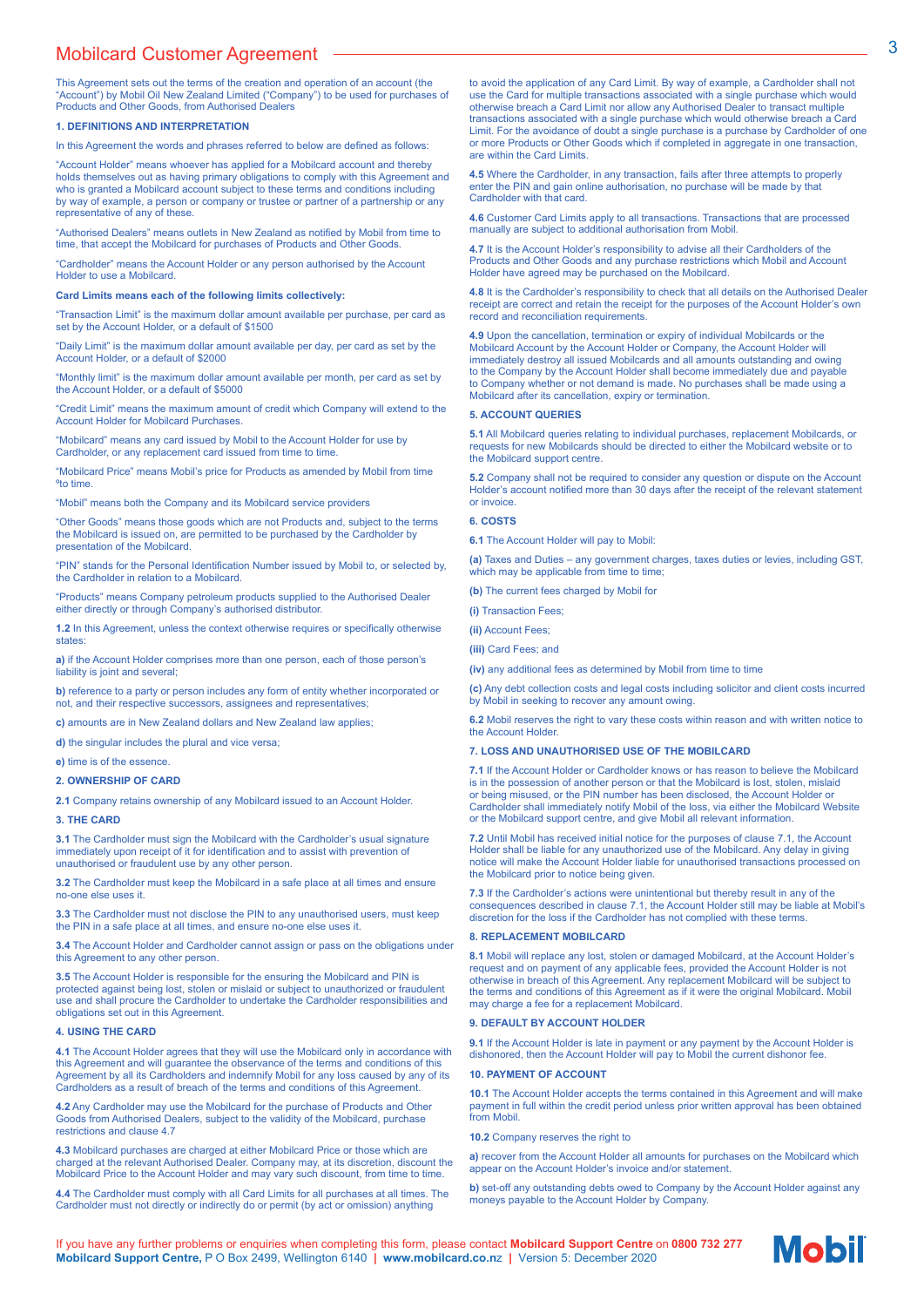# Mobilcard Customer Agreement 44

**c)** Without prejudice to the other rights of the Company, if the Account Holder does not pay in full by the due date, then the Company reserves the right to charge interest on the outstanding amount at the lesser rate of the Bank bill yields 90 days rate as published by the Reserve Bank of New Zealand on their website at http://www. <u>rbnz.govt.nz/statistics/tables/b2</u> (Reference Rate) plus 10 percent per annum, or<br>the maximum rate, if any, allowable under applicable local law. The interest charge will be calculated daily from the due date until the Company receives full payment. The Reference Rate used will be the effective rate on June 1 (or first working day) of each year and may be adjusted annually. The Company reserves the right to adjust the Reference Rate more frequently when there is material change in local market conditions.

#### **11. CREDIT LIMIT**

**11.1** The amount outstanding on the Account Holders Mobilcard Account including current month purchases must not exceed the Credit Limit. If the Account Holder fails to comply with this condition, then any amount charged to the account that is in excess of the Credit Limit shall be immediately payable by the Account Holder to Company upon demand. Company may, at its discretion, withdraw credit or refuse to supply Product and Other Goods if the Account Holder exceeds its Credit Limit or fails to make minimum payments.

**11.2** Notwithstanding anything to the contrary herein, if Mobil in its reasonable opinion, determines that the financial responsibility of the Account Holder Reseller or its quarantor (if applicable) has become impaired, or that financial assurances are necessary, Mobil shall have the right to modify or terminate any credit arrangements upon notice to the Account Holder, and require immediate payment for Mobilcard Product and Other Goods already delivered and/or require prepayment or furnishing of other financial security or collateral acceptable to Mobil for further Mobilcard transactions. Such financial security or collateral shall include but is not limited to a bank guarantee or a standby letter of credit.

#### **12. TERM OF AGREEMENT**

**12.1** The terms and conditions of this agreement will apply from the date this Agreement is signed by the Account Holder.

The Account Holder may terminate this Agreement by giving Mobil 14 days' written notice of such termination and upon immediate payment of any outstanding moneys owing to Mobil.

**12.2** Company may take steps to prevent further use of any Mobilcard issued to an Account Holder or Cardholder at any time with or without notice and with or without providing a reason for the suspension or termination.

#### **13. AMENDMENTS AND ERRORS**

**13.1** Company may vary any or all of the terms of this Agreement at any time and will give the Account Holder 21 days' notice in writing if the change affects the Account Holder's maximum liability for losses or adjusts any card limits.

**13.2** Mobil will publish and keep current a copy of the latest and applicable terms of the Mobilcard Customer Agreement on the Mobilcard Website, www.mobilcard.co.nz Customer shall ensure it reviews the website and terms from time to time so that it remains informed and up-to-date.

**13.3** Mobil may at any time correct any error relating to a transaction on Mobilcard, whether or not the correction is in the Account Holder's favour.

#### **14. LIABILITY**

14.1 Any difficulties the Cardholder may experience with Products or Other Goods purchased on Mobilcard remain the sole responsibility of the Authorised Dealer from which they were purchased without recourse to Mobil.

**14.2** Where the Cardholder has been unable to complete a transaction for whatever reason, including the refusal by the Authorised Dealer to allow purchases to be made by using a Mobilcard, Mobil shall not be liable for any losses or costs incurred by the Account Holder or Cardholder.

#### **15. NOTICE**

**15.1** The Account Holder shall keep Mobil advised of any change of the Account Holder's account details, including any change of address, during the use of the Mobilcard and the operation of the Account.

#### **15.2** Any notice given:

**(a)** by the Account Holder must be marked to the attention of the Mobilcard support centre and received by Mobil either by, e-mail or post; b) by Mobil, must be given by writing to the Account Holder at the registered office if the Account Holder is a company,<br>or otherwise at the Account Holder's last known email or post address notified to Mobil pursuant to clause 15.1, and shall be deemed received by the Account Holder when left at that address or 3 business days after being emailed or posted to that address.

#### **16. VALIDITY OF TERMS**

**16.1** The illegality, invalidity or unenforceability of any term of this Agreement shall not affect the legality, validity or enforceability of any other term.

#### **17. SUPPLY AGREEMENT**

**17.1** These conditions of use are to be read in conjunction with the terms and conditions of any supply agreement between Company and the Account Holder. Account Holder acknowledges that its default under this Agreement constitutes a default under any supply or other agreement it has with Company.

#### **18. WAIVER and NON EXCLUSIVITY OF REMEDIES**

**18.1** Neither any failure nor any delay on the part of Mobil in exercising any right, power or privilege hereunder or as a result of the Account Holders non-compliance of any provision hereunder shall operate as a waiver or acquiescence thereof. The waiver by Mobil of any instance of the Account Holder's non-compliance with any obligation herein shall not be deemed a waiver of other instances, regardless of the nature and

timing of such instances, or of Mobil's remedies for such non-compliance. A breach of any term or provision of this Agreement by the Account Holder shall be waived only by written instrument of Mobil. No waiver by Mobil of any breach shall affect or alter this Agreement, but each and every term and provision of this Agreement shall continue in full force and effect with respect to any other then existing or prior or subsequent breach thereof.

Mobil's exercise of any right provided by this Agreement shall be without prejudice to any claim for damages or any other right of Mobil under this Agreement or applicable law.

#### **19. PRIVACY ACT 2020**

**19.1** Mobil will ensure that any information received by it is held securely and will not use it or disclose it to any other person, except for the purposes below, or as authorised by the Account Holder or when required or authorised by law.

**19.2** Any information received and held by Mobil in respect of individuals is available to the Account Holder to see and correct if necessary under the provisions of the Privacy Act 2020, upon request to Mobil.

**19.3** By entering into this Agreement, the Account Holder also authorises Mobil to:

**(a)** use the information for the general purpose of establishing and maintaining a relationship between the Account Holder and Mobil, including the provision of any products or services which Mobil considers may be of interest to the Account Holder;

**(b)** collect such information as it may require for the normal and proper operation of the account the Account Holder holds with Mobil from any source including credit information agencies. Any party requested by Mobil to provide such information is authorised to disclose that information;

**(c)** disclose the information to other persons only in the following circumstances: **(i)** Where disclosure is required or permitted by law;

**(ii)** Where disclosure to a reputable market research organisation subject to a confidentiality agreement, to assist Mobil in seeking its customers' views on the existing and proposed services;

**(iii)** Where disclosure is to a reputable credit or other agency in response to a request regarding the Account Holder's creditworthiness;

#### **20. Consumer Guarantees Act**

**20.1** Account Holder acknowledges and agrees that the acquisition of Products and/or Other Goods pursuant to these Terms and Conditions is for the purposes of a business and therefore the provisions of the Consumer Guarantees Act 1993 do not apply.

#### **21. Mobilcard Website**

**21.1** Mobil provides an online service, via the Mobilcard website, to enable the Account Holder's nominated persons/service providers to administer the Mobilcard. The Account Holder agrees by their nominated persons using any login ID and password, to be bound by the current Terms and Conditions on the Mobilcard website in addition to these Terms and Conditions

#### **22. Counterparts and Electronic Transactions**

**22.1** If this Contract consists of a number of signed counterparts, each as an original and all of the counterparts together constitute the signed document;

**22.2** The relevant laws applying to electronic transactions shall apply to this Contract in full. To the extent permitted by law, the parties agree that any matter set out in this agreement maybe evidenced through electronic communication and all records relating to this agreement including this Contract itself, maybe retained in electronic form which, in the absence of manifest error on the face of the document, shall be conclusive and binding on the parties.

**22.3** No liability shall result to Mobil as a result of diminishment or failure of power, telecommunications, data systems, or networks or any other act or omission by any person or entity which curtails or prevents Mobil meeting its obligations hereunder. In such circumstances Mobil will give notice to Account Holder as soon as reasonably practicable. If such an event delays Account Holder or Cardholder in performance in whole or in part of its obligations hereunder Account Holder will (i) notify Mobil as soon as reasonably practicable, (ii) make commercially reasonable efforts to mitigate the impact of the cause of non-performance and remedy the same, and (iii) resume performance under this Agreement as soon as this cause has gone, Mobil being released from its contractual obligations until such time. Nothing in this clause will release Account Holder or Cardholder from making payments due to Mobil hereunder

#### Conditions of the Mobilcard Agreement as set out above

Signature:

Full Name:

Position:

Date:

I/We represent that I/We have authority to sign on behalf of:

If you have any further problems or enquiries when completing this form, please contact **Mobilcard Support Centre** on **0800 732 277 Mobilcard Support Centre,** P O Box 2499, Wellington 6140 **| www.mobilcard.co.n**z **|** Version 5: December 2020

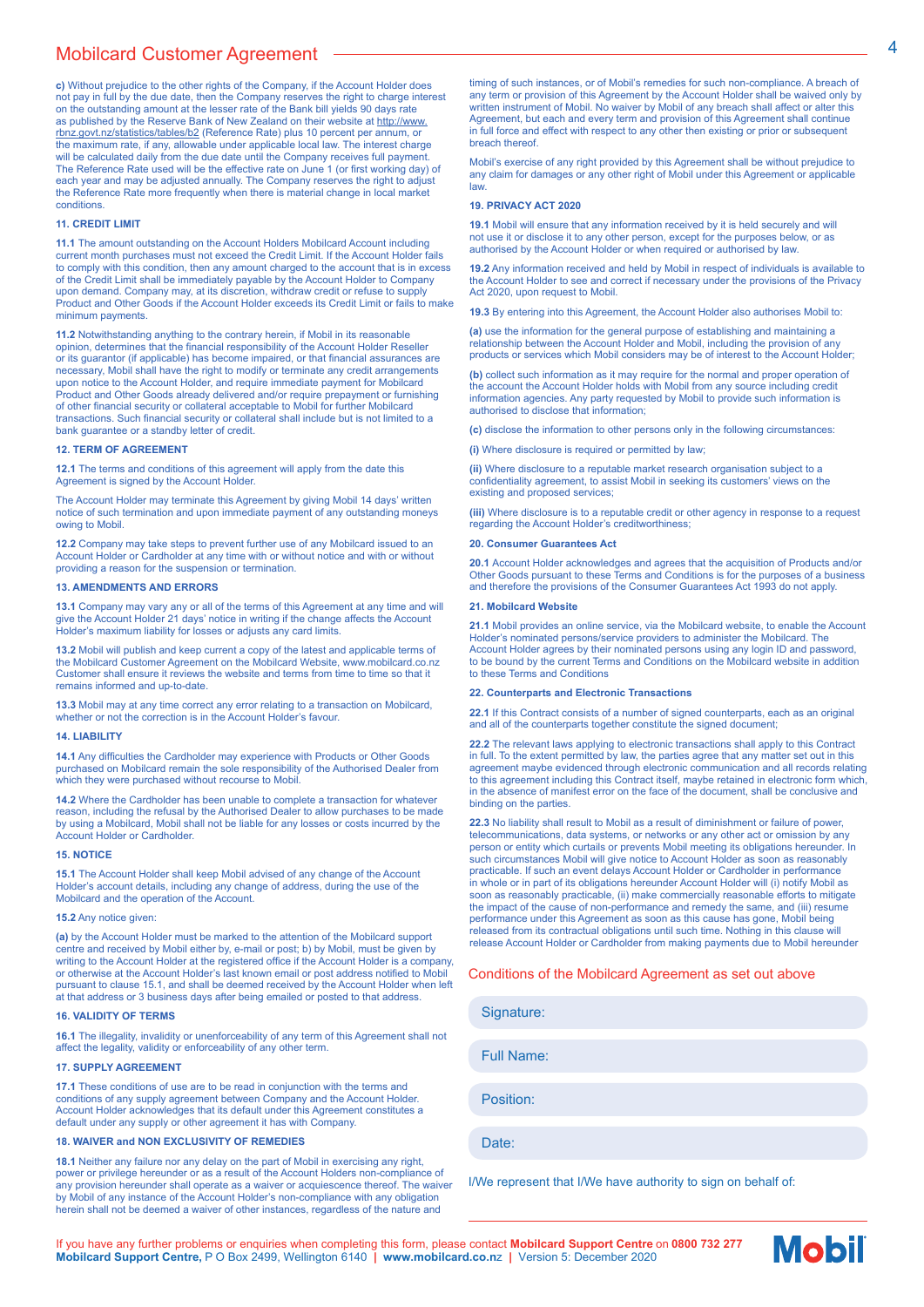# Mobil Oil New Zealand Limited

| Name of Account (Mobilcard Customer):                                                                                                                                                                                                                                                                                                                             |                                                                                             |
|-------------------------------------------------------------------------------------------------------------------------------------------------------------------------------------------------------------------------------------------------------------------------------------------------------------------------------------------------------------------|---------------------------------------------------------------------------------------------|
| Bank Account from which Payments to be Made:                                                                                                                                                                                                                                                                                                                      | <b>AUTHORITY TO ACCEPT DIRECT DEBITS</b><br>NOT TO OPERATE AS AN ASSIGNMENT<br>OR AGREEMENT |
| <b>Account Number</b><br>Suffix eg: 00<br><b>Bank</b><br><b>Branch</b>                                                                                                                                                                                                                                                                                            | <b>Authorisation Code</b>                                                                   |
|                                                                                                                                                                                                                                                                                                                                                                   | $\overline{2}$<br>$\boldsymbol{9}$<br>$\mathbf{3}$<br>1<br>0<br>5<br>1                      |
| To the Manager                                                                                                                                                                                                                                                                                                                                                    |                                                                                             |
| Bank:                                                                                                                                                                                                                                                                                                                                                             |                                                                                             |
| <b>Branch Address:</b>                                                                                                                                                                                                                                                                                                                                            |                                                                                             |
| Town/City:                                                                                                                                                                                                                                                                                                                                                        |                                                                                             |
| <b>Mobil Oil New Zealand Limited</b><br>(Hereinafter referred to as the Initiator)<br>The registered initiator of the above Authorisation Code may initiate by Direct Debit.<br>I / We acknowledge and accept that the Bank accepts this Authority only upon the conditions listed on the reverse of this form.<br>Information to Appear on My/Our Bank Statement |                                                                                             |
|                                                                                                                                                                                                                                                                                                                                                                   |                                                                                             |
| $\sf B$<br>M<br>$\circ$<br>$\circ$<br>L<br>L                                                                                                                                                                                                                                                                                                                      |                                                                                             |
| Your Signature(s):                                                                                                                                                                                                                                                                                                                                                |                                                                                             |
| Date:                                                                                                                                                                                                                                                                                                                                                             | Bank Account holder(s) to complete                                                          |
| For Bank Use Only (Original - Retain a Bank) -                                                                                                                                                                                                                                                                                                                    |                                                                                             |
| Recorded By:<br>Date Received:<br>Approved<br>0519<br>2003<br>08                                                                                                                                                                                                                                                                                                  | Checked By:<br><b>Bank Stamp:</b>                                                           |
| <b>Mobilcard Account #:</b>                                                                                                                                                                                                                                                                                                                                       |                                                                                             |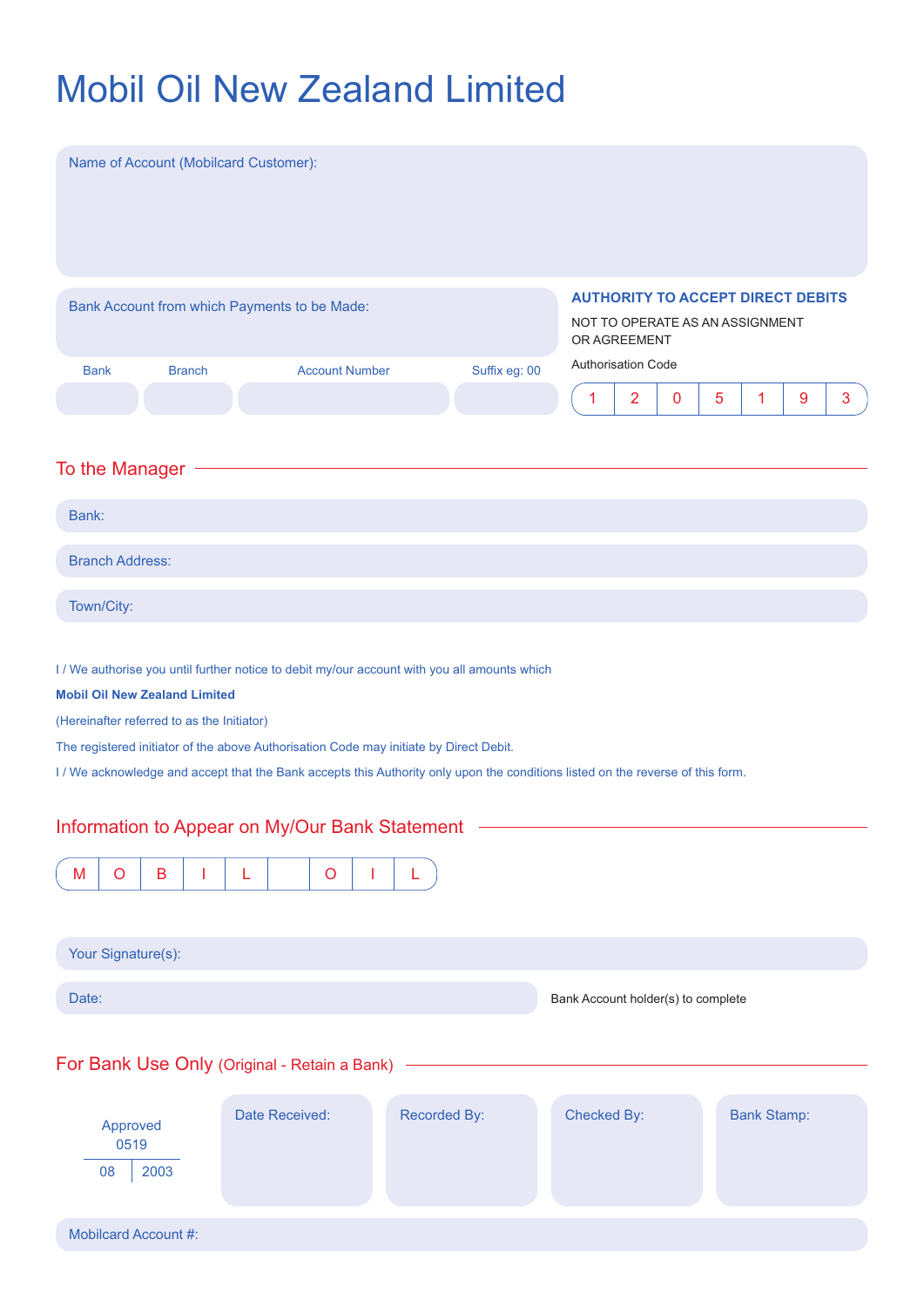# Standard Direct Debit Terms And Conditions

### **1. The Initiator:**

**(a)** Has agreed to give the Acceptor at least 10 days written advance notice of the net amount of each Direct Debit and the due date of debiting at least 10 calendar days (but not more than 2 calendar months) before the date the Direct Debit will be initiated. The advance notice will include the following message:

"Unless advice to the contrary is received from you by (\*date), the amount of \$ will be directly debited to your Bank account on (initiating date)."

\*This date will be at least two (2) days prior to the due date to allow for the amendment of Direct Debits.

**(b)** Will not initiate a Direct Debit on my/our account for customer authorised same day debiting unless authorisation is received from me/us in accordance with the terms and conditions agreed between me/us and the Initiator of each amount to be debited from my/our account.

**(c)** Has agreed to send notice of the net amount of each customer authorised same day Direct Debit and the due date of debiting after receiving authorisation from me/us under clause 1 (b) but no later than the date the Direct Debit will be initiated.

**(d)** May, upon the relationship which gave rise to this Authority being terminated, give notice to the Bank that no further Direct Debits are to be initiated under the Authority. Upon receipt of such notice the Bank may terminate this Authority as to future payments by notice in writing to me/us.

#### **2. The Customer may:**

**(a)** At any time, terminate this Authority as to future payments by giving written notice of termination to the Bank and to the Initiator. **(b)** Stop payment of any Direct Debit to be initiated under this Authority by the Initiator giving written notice to the Bank prior to the Direct Debit being actioned by the Bank.

**(c)** Where a variation to the amount agreed between the Initiator and the Customer from time to time to be direct debited has been made without notice being given in terms of clause 1 **(b)** above, request the Bank to reverse or alter any such Direct Debit initiated by the Initiator by debiting the amount of the reversal or alteration of a Direct Debit back to the Initiator through the Initiator's Bank, PROVIDED such request is made not more than 120 days from the date when the Direct Debit was debited to my/our account.

### **3. The Customer acknowledges that:**

**(a)** This Authority will remain in full force and effect in respect of all Direct Debits made from my/our account in good faith notwithstanding my/our death, bankruptcy or other revocation of this Authority until actual notice of such event is received by the Bank.

**(b)** In any event this Authority is subject to any arrangement now or hereafter existing between me/us and the Bank in relation to my/our account.

**(c)** Any dispute as to the correctness or validity of an amount debited to my/our account shall not be the concern of the Bank except in so far as the Direct Debit has not been paid in accordance with this Authority. Any other dispute lies between me/us and the Initiator.

**(d)** The Bank accepts no responsibility or liability for the accuracy of information about payments on Bank Statements.

**(e)** The Bank is not responsible for, or under any liability in respect of:

- any variations between notices given by the Initiator and the amounts of Direct Debits;

- the Initiator's failure to give written advance notice correctly nor for the non-receipt or late receipt of notice by me/us for any reason whatsoever. In any such situation the dispute lies between me/us and the Initiator.

### **4. The Bank may:**

**(a)** In its absolute discretion conclusively determine the order of priority of payment by it of any monies pursuant to this or any other authority, cheque or draft properly executed by me/us and given to or drawn on the Bank.

**(b)** At any time terminate this Authority as to future payments by notice in writing to me/us.

**(c)** Change its current fees for this service in force from time-to-time.

**5.** Termination or stopping for any reason of the Direct Debit does not release Customer from obligation to pay Initiator in accordance with applicable contracts.